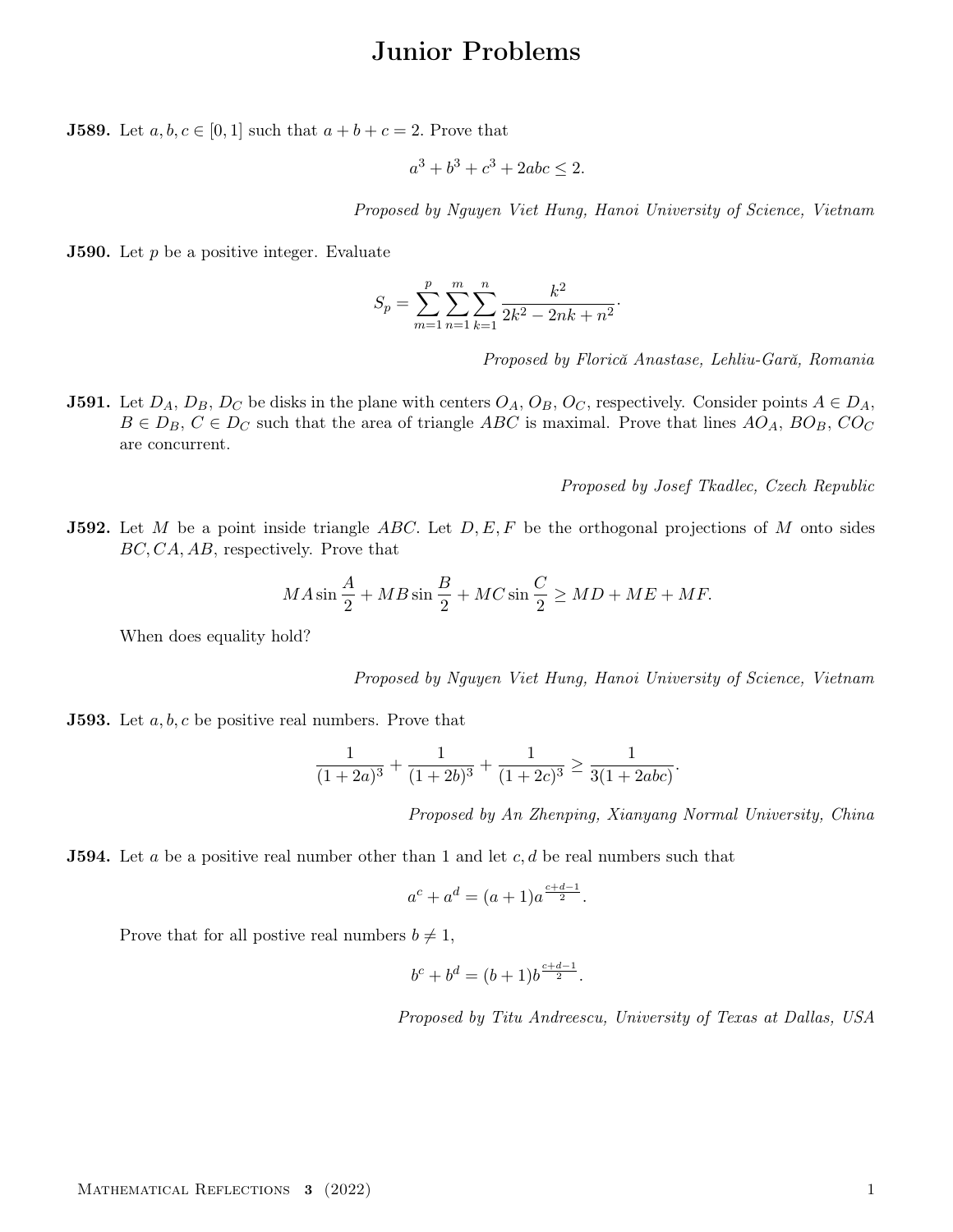## Senior Problems

**S589.** Let  $a, b, c$  be real numbers such that

$$
\cos(a-b) + 2\cos(b-c) \ge 3\cos(c-a).
$$

Prove that

$$
|3\cos a - 2\cos b + 6\cos c| \le 7.
$$

Proposed by Titu Andreescu, University of Texas at Dallas, USA

**S590.** Let ABC be an acute triangle and let E be the center of its nine-point circle. Prove that

$$
BE + CE \le \sqrt{a^2 + R^2}.
$$

Proposed by Nguyen Viet Hung, Hanoi University of Science, Vietnam

**S591.** Prove that there are infinitely many even positive integers  $n$  such that

$$
n \mid 2^n - 2 \text{ and } n \nmid 3^n - 3.
$$

Proposed by Navid Safaei, Sharif University of Technology, Tehran, Iran

**S592.** Let ABC be a triangle and let E, F be the foot of the altitude from  $B, C$ , respectively. Denote by X the center of nine-point circle of  $\triangle ABC$  and assume that the symmedian from A intersects EF in X. Find ∠BAC.

Proposed by Mihaela Berindeanu, Bucharest, Romania

**S593.** Let ABC be a triangle and let N be its Nagel point. Let  $D, E, F$  be the orthogonal projections of N onto BC, CA, AB, respectively. Prove that

$$
ND + NE + NF \le r\left(\frac{m_a}{r_a} + \frac{m_b}{r_b} + \frac{m_c}{r_c}\right)
$$

Proposed by Marian Ursărescu, National College Roman-Vodă, Roman, Romania

**S594.** Let  $a, b, c$  be positive real numbers. Prove that

$$
\frac{(4a+b+c)^2}{2a^2+(b+c)^2} + \frac{(4b+c+a)^2}{2b^2+(c+a)^2} + \frac{(4c+a+b)^2}{2c^2+(a+b)^2} \le \frac{52}{3} + \frac{2(ab+bc+ca)}{3(a^2+b^2+c^2)}.
$$

Proposed by Marius Stănean, Zalău, Romania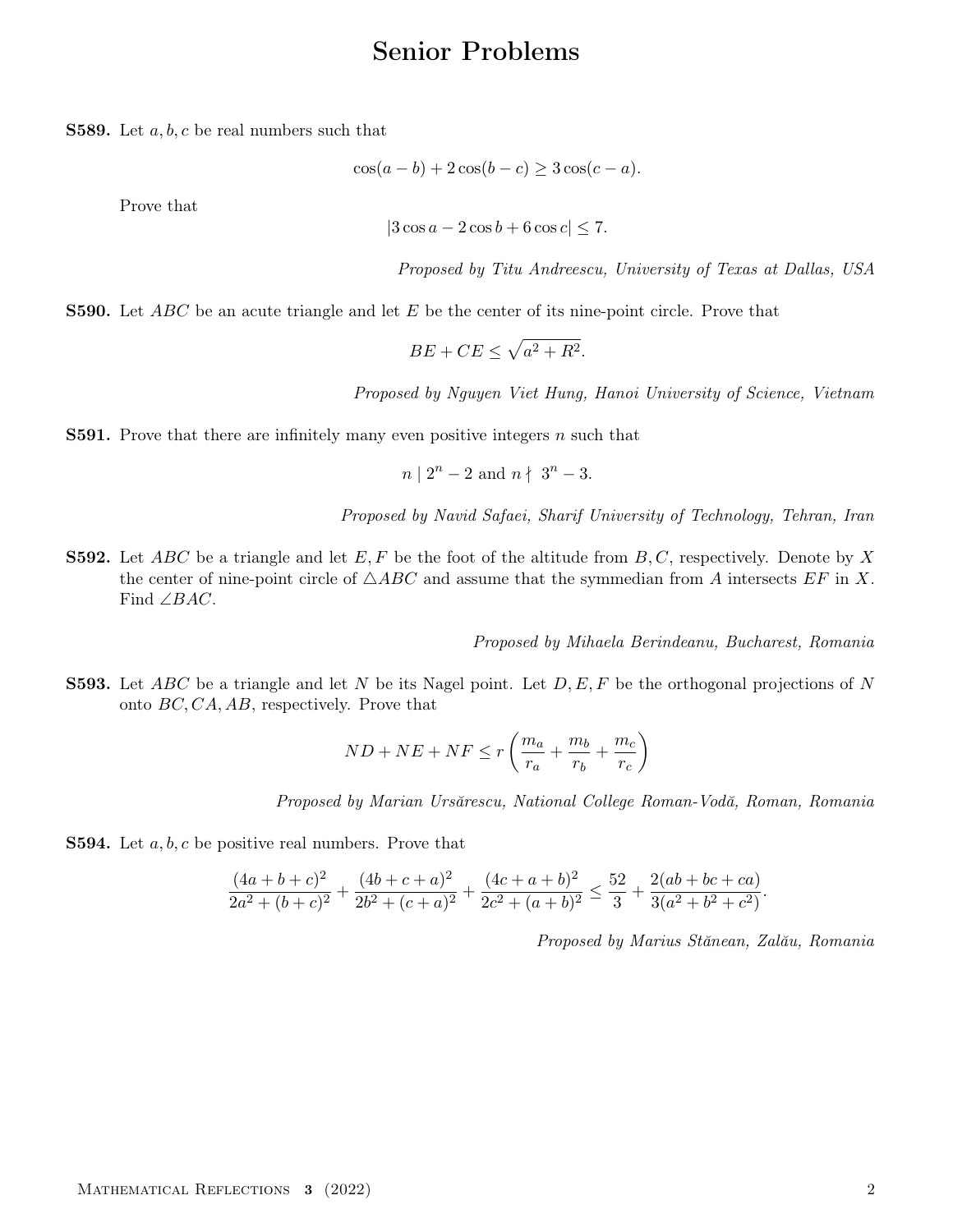## Undergraduate Problems

**U589.** Let  $a > 4$  be a positive integer. Prove that there are composite and relatively prime positive integers  $x_1$  and  $x_2$  such that the sequence  $\{x_n\}_{n\geq 1}$  defined by  $x_{n+1} = ax_n + x_{n-1}$ ,  $n \geq 2$ , consists of composite numbers only.

Proposed by Navid Safaei, Sharif University of Technology, Tehran, Iran

**U590.** Prove that for all positive real numbers  $x, y$ ,

$$
x^x + y^y \ge 2\left(\frac{x+y}{2}\right)^{\frac{x+y}{2}}
$$

Proposed by Toyesh Prakash Sharma, Agra College, India

U591. Prove that

$$
\int_0^{\sqrt{\sqrt{7}-1}} (x^3 + x)e^{-x^2} dx \le \ln 2
$$

Proposed by Adrian Andreescu, University of Texas at Dallas, USA

U592. Evaluate

$$
\sum_{n=1}^{\infty} \frac{H_n H_{n+1}}{(n+1)(n+2)},
$$

where  $H_n = 1 + \frac{1}{2} + \cdots + \frac{1}{n}$  $\frac{1}{n}$  denotes the  $n^{\text{th}}$  harmonic number.

Proposed by Ovidiu Furdui and Alina Sîntămărian, Cluj-Napoca, Romania

**U593.** Let  $ABC$  be an acute scalene triangle with cirumcenter O and centroid G. Let W be point on line BC such that  $GW \perp BC$ . Given that  $b^2 + c^2 = 3a^2$  show that the line OW is tangent to Jerabek hyperbola of triangle ABC.

Proposed by Prodromos Fotiadis, Nikiforos High School, Drama, Greece

**U594.** Let  $n$  be a positive integer. Evaluate

$$
\int_1^n \lfloor \sqrt{x} \rfloor \mathrm{d} x,
$$

where  $|a|$  denotes the integer part of a.

Proposed by Nguyen Viet Hung, Hanoi University of Science, Vietnam